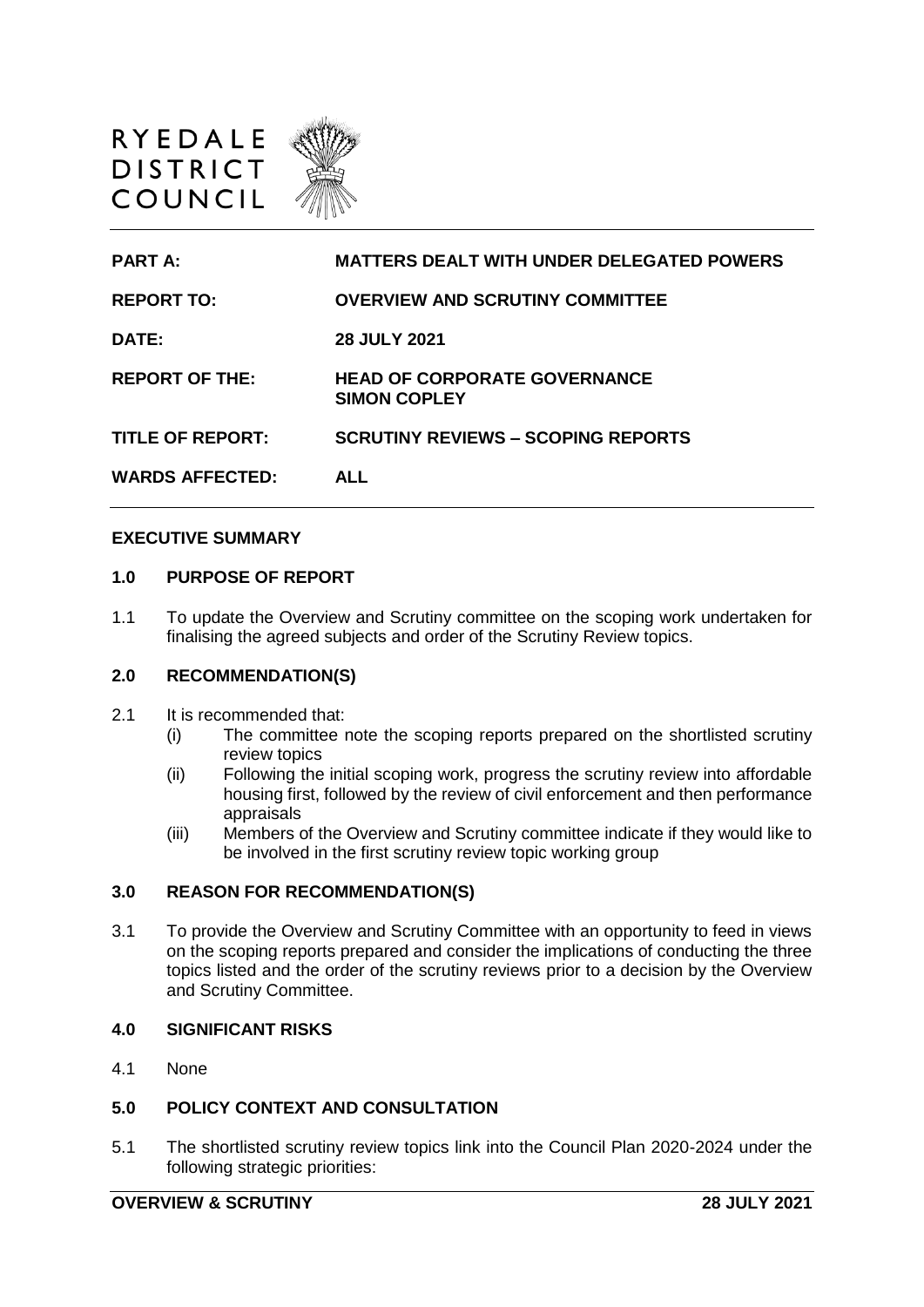Affordable Housing – Our Economy – Quality homes people can afford Civil Enforcement – Our Communities and Our Environment – A safe place to live, Clean and attractive streets Performance Appraisals – Our Organisation – A great place to work

## **REPORT**

### **6.0 REPORT DETAILS**

#### **What is a Scrutiny Review?**

- 6.1 Overview and scrutiny committees play an important role in monitoring council performance and delivering effective accountability. At every meeting of the committee, members consider the work programme for forthcoming meeting dates. In addition to this, usually at the start of a new municipal year, the committee has selected a topic to conduct a scrutiny review into.
- 6.2 Scrutiny reviews are set up to examine a specific issue in detail, such as to evaluate service provision or the impact of a particular policy or process. It is recommended that any topic chosen has a narrow focus, to make sure that it can get into enough detail on a topic but avoid it becoming too broad.
- 6.3 Through the scrutiny review, a set of recommendations can be made by elected members as a 'critical friend' to help improve council services for the benefit of citizens in the district. Scrutiny reviews should examine strategic impacts, not just procedures and process.

#### **How to scope a Scrutiny Review Topic**

- 6.4 The Local Government Association has produced 'A councillor's workbook on scrutiny', setting out a criteria for how to select topics that would be suitable for scrutiny reviews. These include:
	- Topics where scrutiny could have an impact and add value
	- The topic is of high local importance and reflects the concerns of local people
	- The issue is one that the committee can realistically influence
	- The issue is related to an area where the council, or one of its partners, is not performing well
	- The issue is relevant to all or large parts of the local area
	- The review would be in the council's interests

The guide also suggests topics that may not be suitable for a scrutiny review, such as:

- The issue is already being addressed elsewhere and change is imminent
- Scrutiny involvement would have limited or no impact upon outcomes
- The topic is too broad to make a review realistic
- New legislation or guidance relating to the topic is expected within the next year

#### **What is the Scrutiny Review process?**

6.5 Following the selection of a topic by the Overview and Scrutiny committee, the first scrutiny review working group will initially meet to create a terms of reference for the review, to fully define the purpose and scope of the scrutiny review. This will then be brought back to a future Overview and Scrutiny Committee for approval.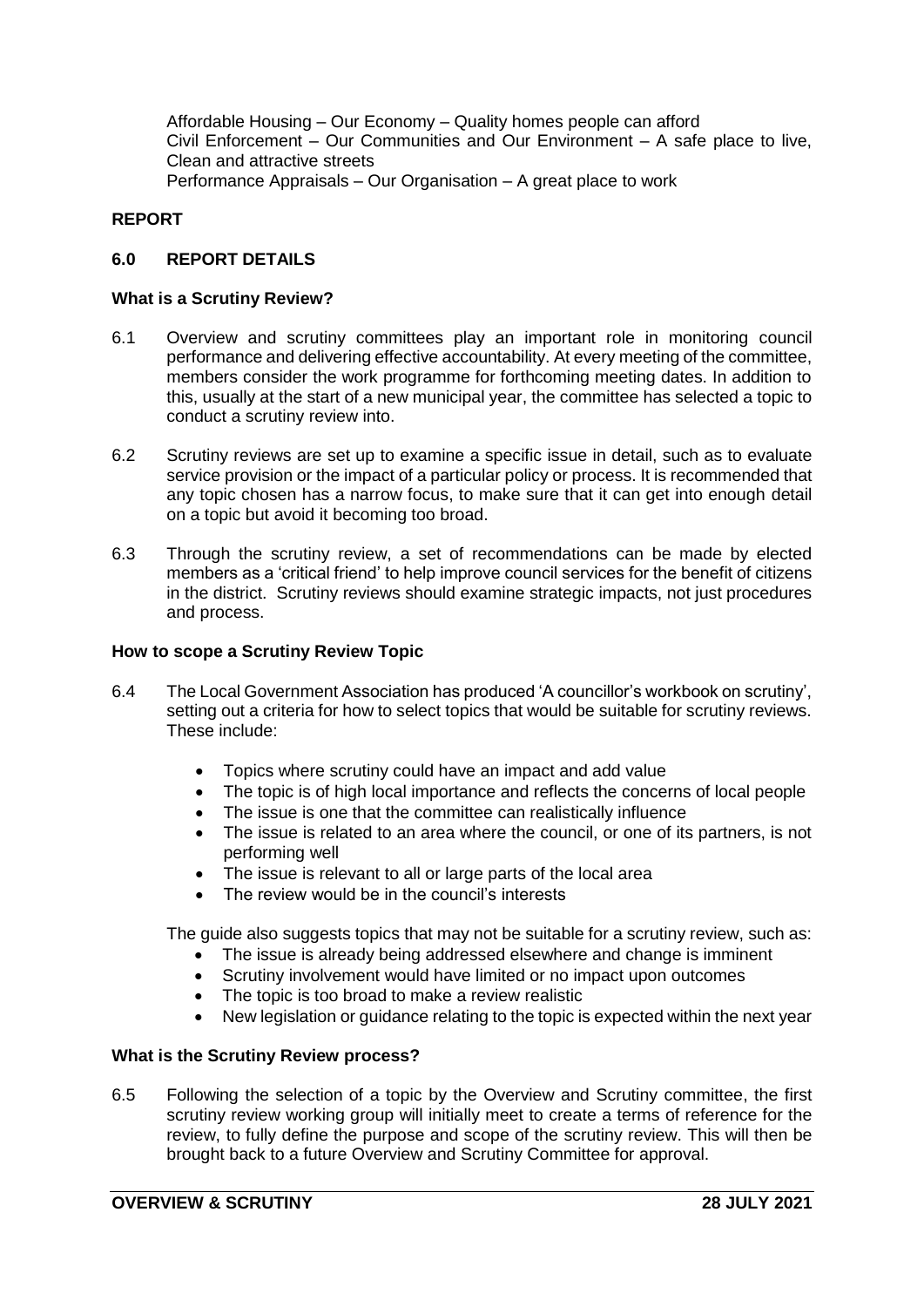- 6.6 Scrutiny reviews are usually carried out by a small group of Overview and Scrutiny Committee members (usually no more than four), with meetings held outside of the formal meeting dates to progress the reviews in a timely manner. These working groups could be held virtually or in-person, depending on the circumstances of the members involved.
- 6.7 In the past, the committee has undertaken scrutiny reviews into a wide range of topics, such as council meeting start times and management of meetings, the council's role in flood management, asset management and a review of fuel poverty & affordable warmth.
- 6.8 In July 2019, the committee agreed to set up scrutiny reviews into the topics of equalities, the impact of universal credit and climate change. Although the scrutiny review into equalities produced an interim report back to the Overview and Scrutiny Committee in October 2019, the other scrutiny reviews did not progress beyond the research stage and initial working group meetings. In order to agree new topics for members of the committee to 'own' and progress over the next twelve months, it is not proposed to pick up these topics again.
- 6.9 At the Overview and Scrutiny Committee meeting on June 10, 2021, members asked for scoping reports on the following topics:
	- Affordable Housing
	- Review of Enforcement
	- Performance Appraisals

Since the committee meeting, officers have worked up scoping reports on each of the shortlisted topics through meeting with the service managers to discuss potential areas that could be explored as part of a scrutiny review. This is to assist elected members in making a decision on a) whether the initial topics identified are worth further consideration through a scrutiny review and b) in what order these should be considered. The scoping reports are attached at Appendix A.

- 6.10 Members of the Corporate Governance team have attended meetings with the Audit Manager from Veritau to make sure that any overlap with the internal audit work programme for 2021/22 is kept to a minimum with the work of the scrutiny reviews. There is not expected to be any overlap based on the proposed internal audit 2022/23 plan and the scrutiny review topics shortlisted by elected members in June.
- 6.11 As a result of the work undertaken, the recommendation is that the Affordable Housing scrutiny review is progressed first. This is because the topic is key to delivering the strategic priority in the Council Plan of 'Quality homes people can afford', the ongoing work of the Housing Development Programme and the national focus on the topic at the current time. This is expected to take place from August to November 2021. Following the conclusion of this scrutiny review, it is proposed the Review of Enforcement scrutiny review takes place from December 2021 to February 2022, followed by the Performance Appraisals from March 2022, but these timescales are subject to change.

### **7.0 IMPLICATIONS**

- 7.1 The following implications have been identified:
	- a) Financial None identified